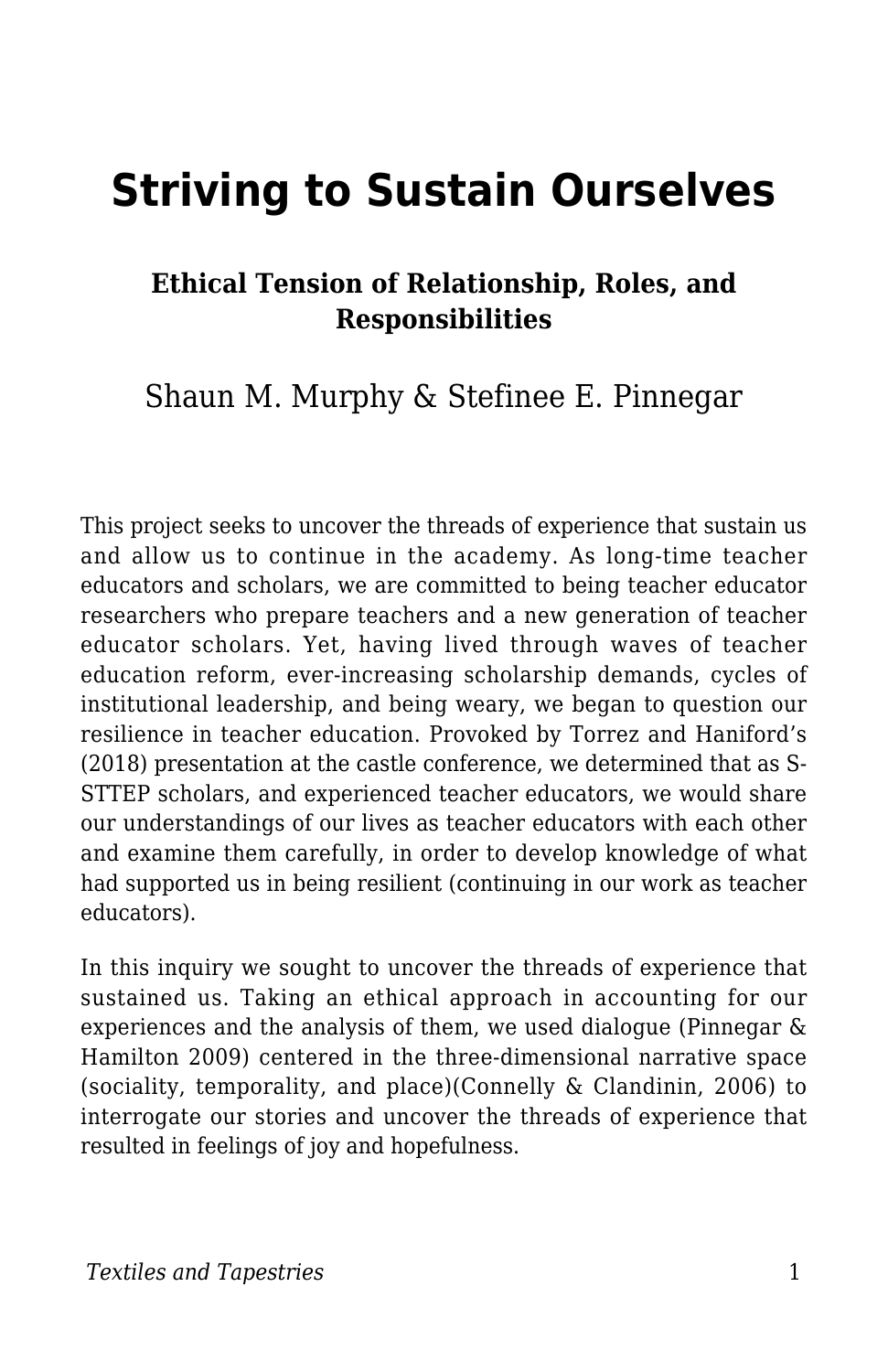# **Context of the Study**

The conceptual framework that guides this study draws from two contexts. The first is based on what the scholarly literature reveals about teacher education and about being sustained as teacher educators. The second aspect is our positioning in our own contexts. We begin by articulating how, for this study, we understood the obligations of teacher education in relationship to the literature on resilience. Then we explain how our contexts positioned us to inquire into what sustained us.

#### *The Scholarly Context*

Teacher educators face unique challenges within the university (Davey, 2013). More deeply than other fields of study, they must constantly negotiate the theory-practice divide. In order to educate teachers that thrive in teaching (Beltman, et al., 2011), they must educate teachers to enact practices and understand the theories behind them. They must help their students understand the demands of social justice, uncover their own privilege, and support the development of their own students. Mansfield et al. (2016) argued that teacher educators must respond to students in ways that promote resilience and thus, reduce teacher attrition. What this implies is that teacher educators are responsible for every possible action of an individual teacher. This responsibility begins when they are in our classrooms, and in a strange way, continues when they enter their careers (and classrooms of their own). We have a sense that we must help them be prepared for all eventualities.

As Davey (2013) noted, because of the often conflicting demands of their commitments to teaching, preparing teachers, and studying teaching, learning, and teacher education, teacher educators' prowess as educators and scholars are dismissed not only within the academy but also in the larger educational research arena. Ethically teacher educators must make sure that teacher candidates have the content,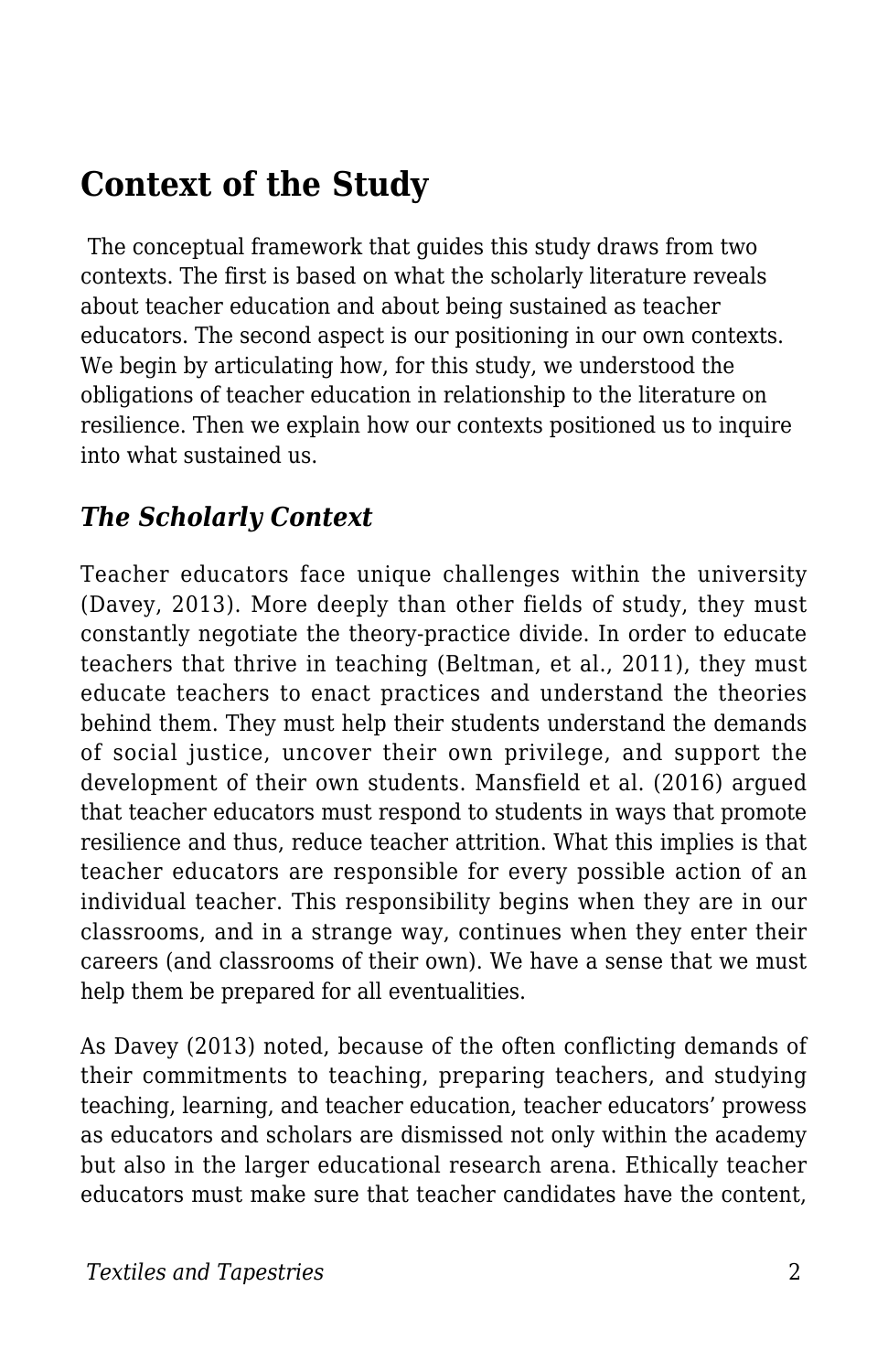pedagogical, and curricular knowledge needed to support all students they will teach. The resiliency research argues that they must also support the emotional and psychological well-being of teachers even after they leave teacher education (e.g., Roselle, 2007). Coss, Dunn, and Dotson (2018) argued that within the framework of the typical challenges faced by teacher educators, the local and national contexts exacerbate the tensions faced as teacher educators try to meet obligations.

We conducted this inquiry exploring specifically those aspects that enable our resilience and sustain us. While we explored definitions of resilience, our definition evolved over time but fundamentally we understood resilience as referring to positive adaptation, or the ability to maintain or regain mental health, despite experiencing adversity (Beltman, Mansfield, and Price, 2011). What we sought to better understand was Clará's (2017) idea of everyday resilience—in other words not resilience in the face of drastic disruptions or trauma, but resilience in the face of the subtle, on-going everyday difficulties and experiences of teacher educators. Beltman, Mansfield, and Price (2011) offered an interactive model of resilience illustrating the factors that enhance or reduce homeostasis or resilience. As we read the literature around resilience and dialogued about it, we were taken with many ideas, but the longer we read and talked, the more we came to an understanding that resilience was based on, and in, sustainability. We were seeking to understand what supported us as we continued to meet our obligations to preservice and inservice teachers and their students. We came to understand that in terms of resilience we were interested in everyday resilience and what in our life experiences sustained us as teacher educators.

#### *Our Personal Contexts*

We are both teacher educators and we each have been involved in teacher education for over 20 years. Despite our commitment to teacher education and teacher education research, we both feel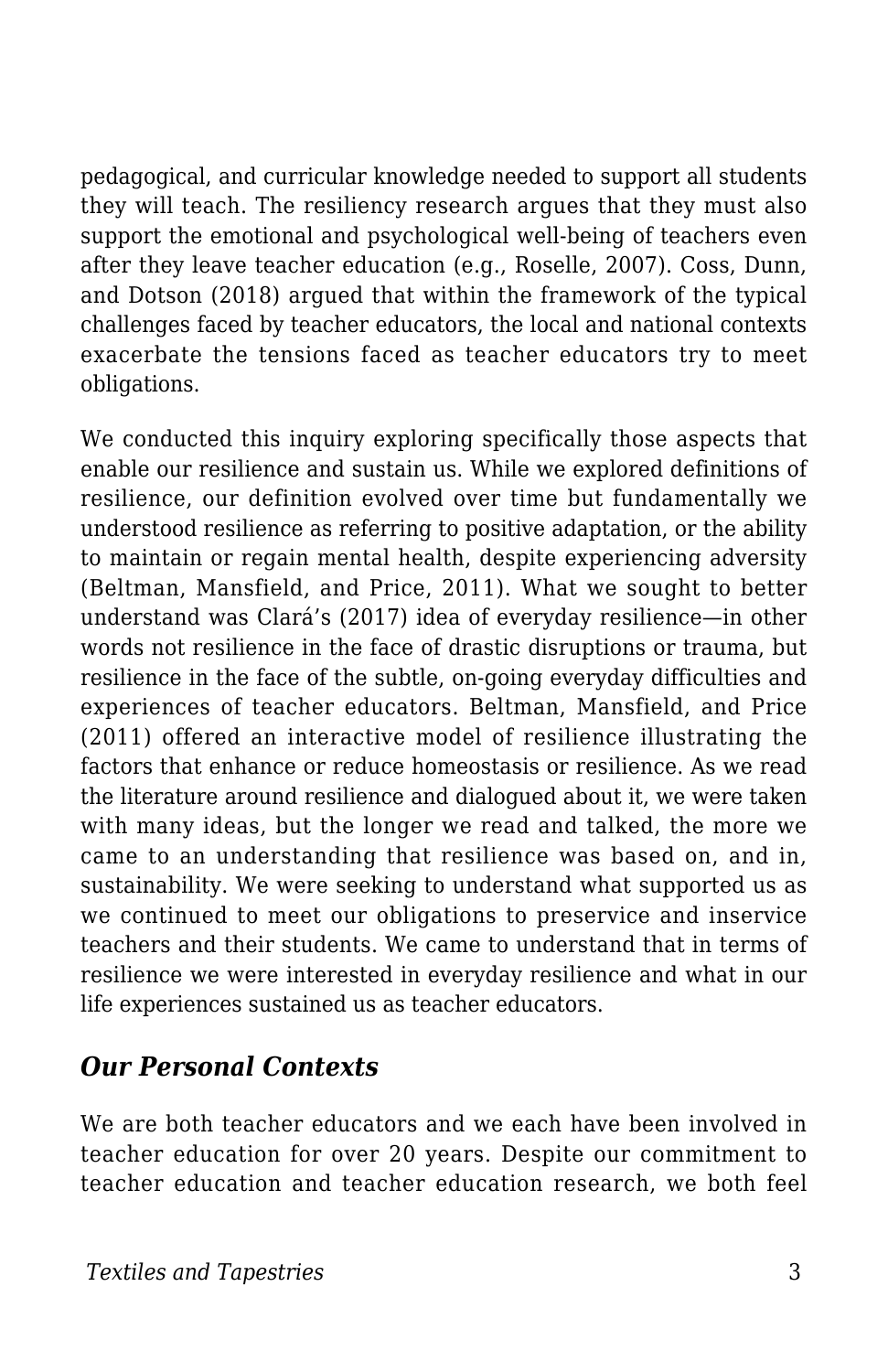beleaguered. In the past, we have often struggled to continue as teacher educators. Yet, the challenge to find purpose and joy has recently become more constrained. The source of our challenge and our questioning of our identity as teacher educators and whether we can sustain and continue to live a narrative of ourselves as teacher educators emerges from our contexts. Stefinee faces the challenges that come from the external context of teacher education in the US. Across the US, teacher education is under threat. New value added and certification testing demands threaten to flatten and make uniform the enterprise of teacher education. Further, state boards of education are increasingly seeking to disrupt--engaging new strategies for turning it over to for-profit agencies and local school districts. Because of the challenge of teaching in the current climate and the public's increasing dismissal of teachers, alarmingly fewer students choose to prepare themselves as teacher in higher education settings. As higher education faces funding challenges, colleges of education, particularly, teacher education become the target for budget reductions. Yet, the demands for performance as faculty are not reduced. Shaun faces similar challenges to teacher education as an enterprise, but the alternative certification movement and disrespect for teachers and teaching has not quite reached the level currently in place in Stefinee's US context.

Shaun is more directly confronted with difficulties that emerged from accepting leadership responsibilities in a college of education. Both authors have been teacher educators for a long time and have weathered the challenge of tenure, rank advancement, and accreditation. Based on joining a discussion at the Castle Conference in 2018, we determined to explore further what sustained us in the face of the escalating threats to teaching and teacher education, and to us as teacher educators. In our study, we sought to better understand our resilience or lack of it in our own contexts as teacher educators. We sought to understand what supported us and enabled us to be resilient in our contexts, in our practices, and in our experiences.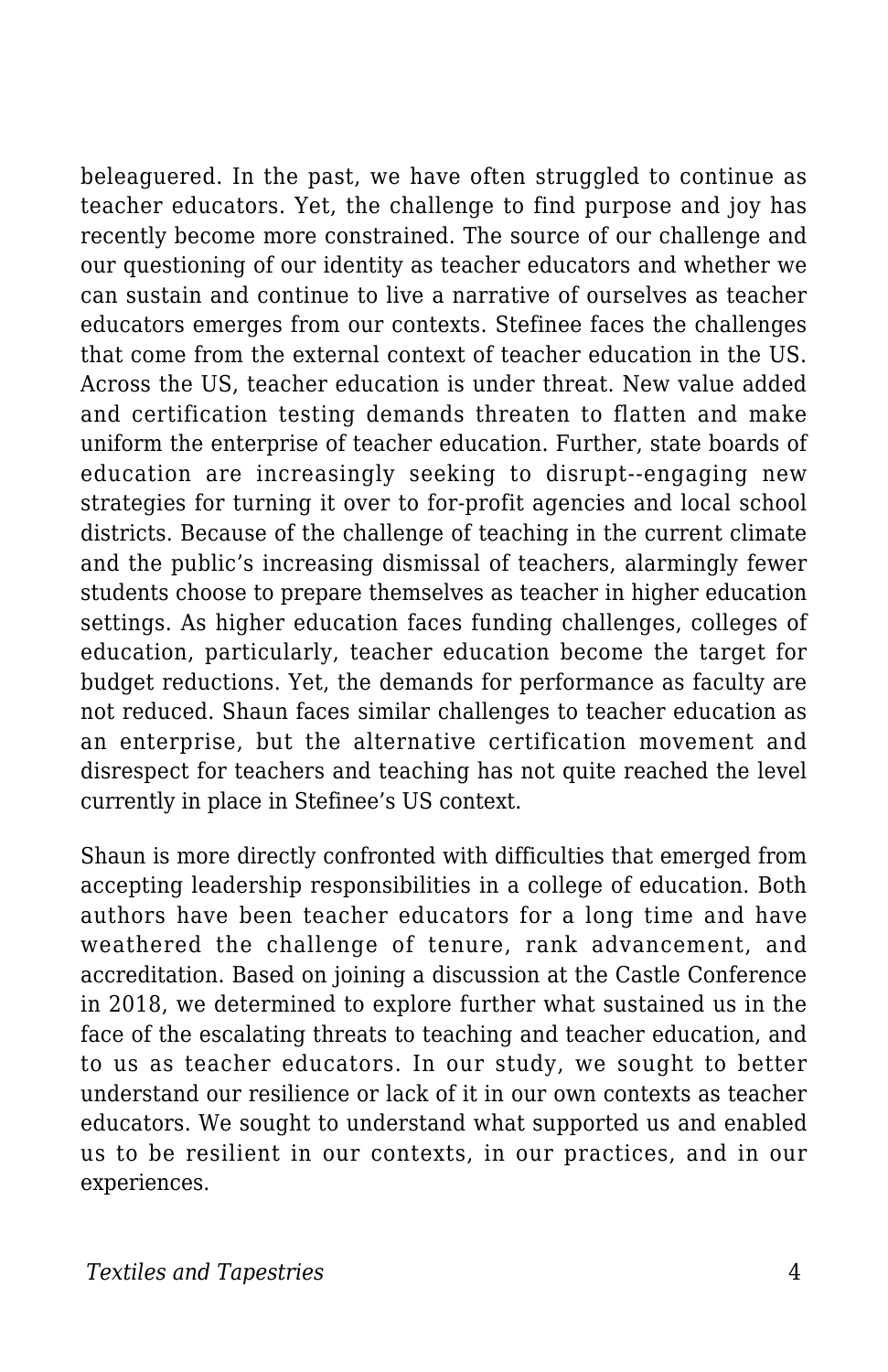## **Methods**

In order to inquire into our resilience, specifically what sustained us, we turned to self- study of teacher education practices (S-STTEP). This methodology is appropriate since our study meets the five characteristics of S-STTEP outlined by Laboskey (2004). The study is self- initiated and self-focused, improvement aimed, interactive, uses qualitative methods, and exemplar-based validation. We argue it is improvement aimed because through this examination, we sought to understand what helped us feel sustained and enabled us to continue to meet our obligations as teacher educators. Through this work we hoped to uncover the understandings of our context that enabled us to create positive appraisals of being a teacher educator in the face of stress, challenge, turmoil, and sometimes trauma (Clará, 2017).

In designing the project and our analysis, we were always mindful of Dewey's (1938) notion of experience, this enabled us to develop a deeper understanding. In the process, we came to see how our understanding was shaped by stories we told and then retold in our interactions through letter and conversation. The act of inquiring into the narratives modified our understanding and subsequent experiences and led to new understandings of the sources of resilience in our experiences.

The data and data analysis involved in this project included a series of letters written by the two authors and their joint interrogation and analysis of the letters through conversation about them. Using dialogue as a tool for coming to know, we continually questioned the meanings that emerged in their discourse and interaction. This involved an ongoing process of dialogic process of data generation, conversation, and interpretation. This meant we engaged in letter writing, followed by conversations focused on negotiating the meaning of new events and reinterpretation of those reported earlier. These conversations brought forward new understandings and instantiation of older ones.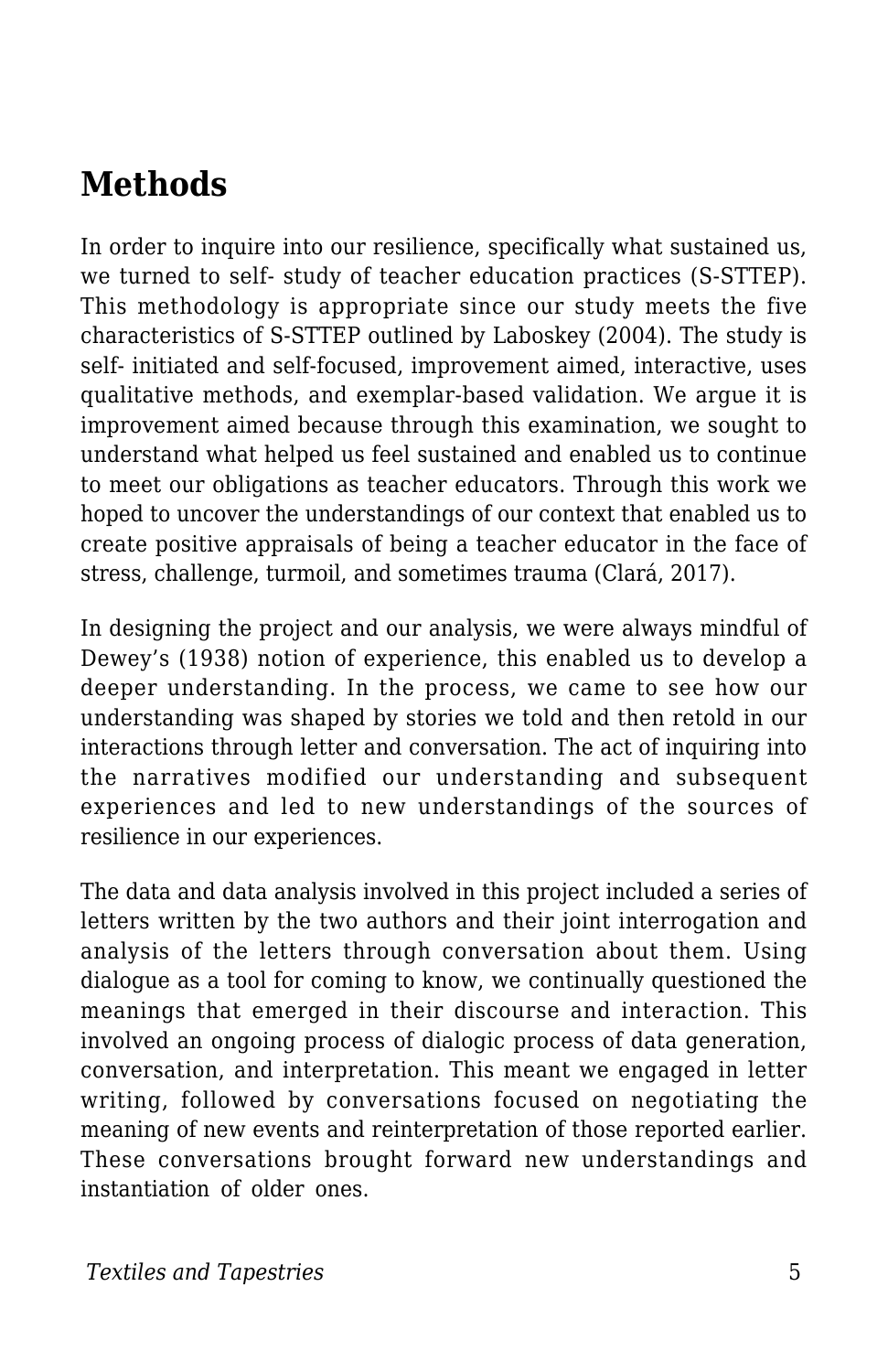The letters became field texts which were placed in the threedimensional narrative space of temporality, sociality, and place. The dialogue between us and subsequent letters continued to be understood within the three-dimensional narrative space. In other words on-going rounds of dialogue, letter writing, questioning, and more letters described our process of data analysis which we represent as dialogue. In our letters and conversations, we both recorded current experiences and our interrogation of those experiences pushing toward a deeper understanding of what sustained us. Our use of dialogue in letter and conversation provided a basis for developing the trustworthiness of our findings (Hamilton & Pinnegar, 2015). In the letters we identified the issues we faced and the sources of experience that sustained us. We shared these documents on Google Docs. In addition, we engaged in weekly conversations in which we considered and reconsidered the letters; this was then followed by additional letters. We placed the experiences in the three-dimensional narrative space, meaning we attended to how sociality, temporality, and place shaped our experiences. This attention to the commonplaces enabled a deeper analysis of the narratives. This helped us uncover the sustaining elements of our experiences.

As we designed and enacted this inquiry, we recognized that the experiences we narrated to each other in letters and conversations were shaped by paradigmatic knowing and turned back on themselves, as they led us forward to new understandings of the threads of experience that sustained us and ultimately enabled us to continue to meet our commitments in being teacher educators.

### **Outcomes**

The day to day can grind us down and lead us to be discouraged, but our regular conversations brought new life and hope to our understanding, thinking and our work, and ultimately led us to deeper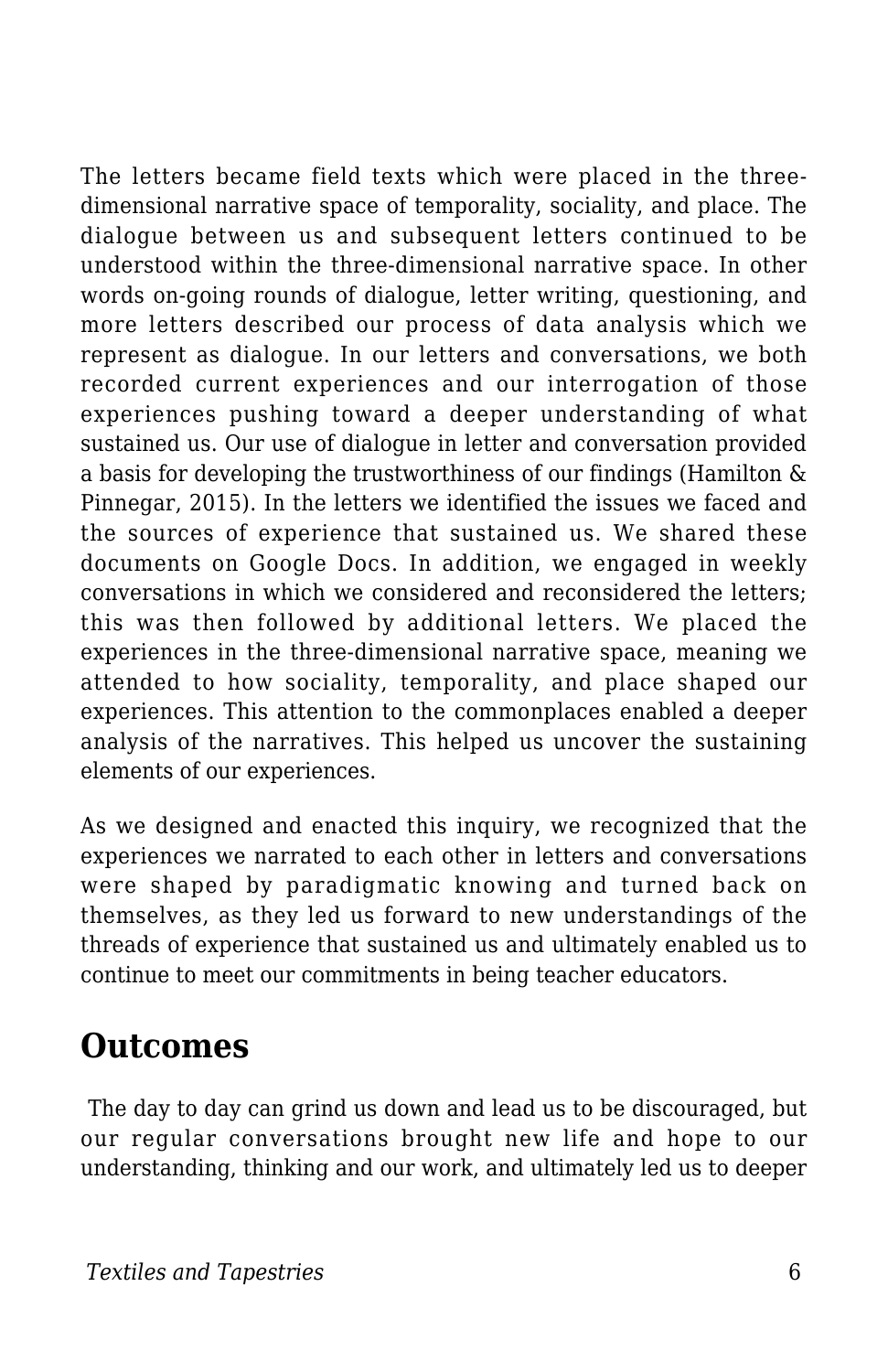understandings of everyday resilience (Clará, 2017). The places where we are and the contexts of those places—imposition from leadership, disrespect and unkindness of students and colleagues, demands of meetings, can be draining but can also center us in the context of teacher education. We begin by reporting the threads of our narratives that revealed our sources of support. These threads included friendship, research, roles, and responsibilities. We examine them through presenting and unpacking our data. As we dialogued, we came to understand that the experiential threads that supported us were also the threads that threatened to disrupt us. Therefore, we return to the examples presented in our initial analysis and articulate the duality present in them.

### *Friendship*

The first thread is friendship. As this excerpt from our letters reveals, our deep friendship allowed us to seek and garner support from each other and other friends regardless of the challenges we faced.

Dear Shaun

… I remember the time I first met you a little differently- who wants a single story anyway. … I remember walking …with you to meet your partner. We left you on the street as his car approached and I remember wondering (because I liked you so much) would we be close enough friends that one day I would meet him actually. Sort of a funny precursor of our current relationship wherein both of you are so dear to me and every interaction renews me.

So I was lying in bed this morning (Saturday) resisting getting up and taking on the mantle …of my day….I recalled when I met you in New York and you were so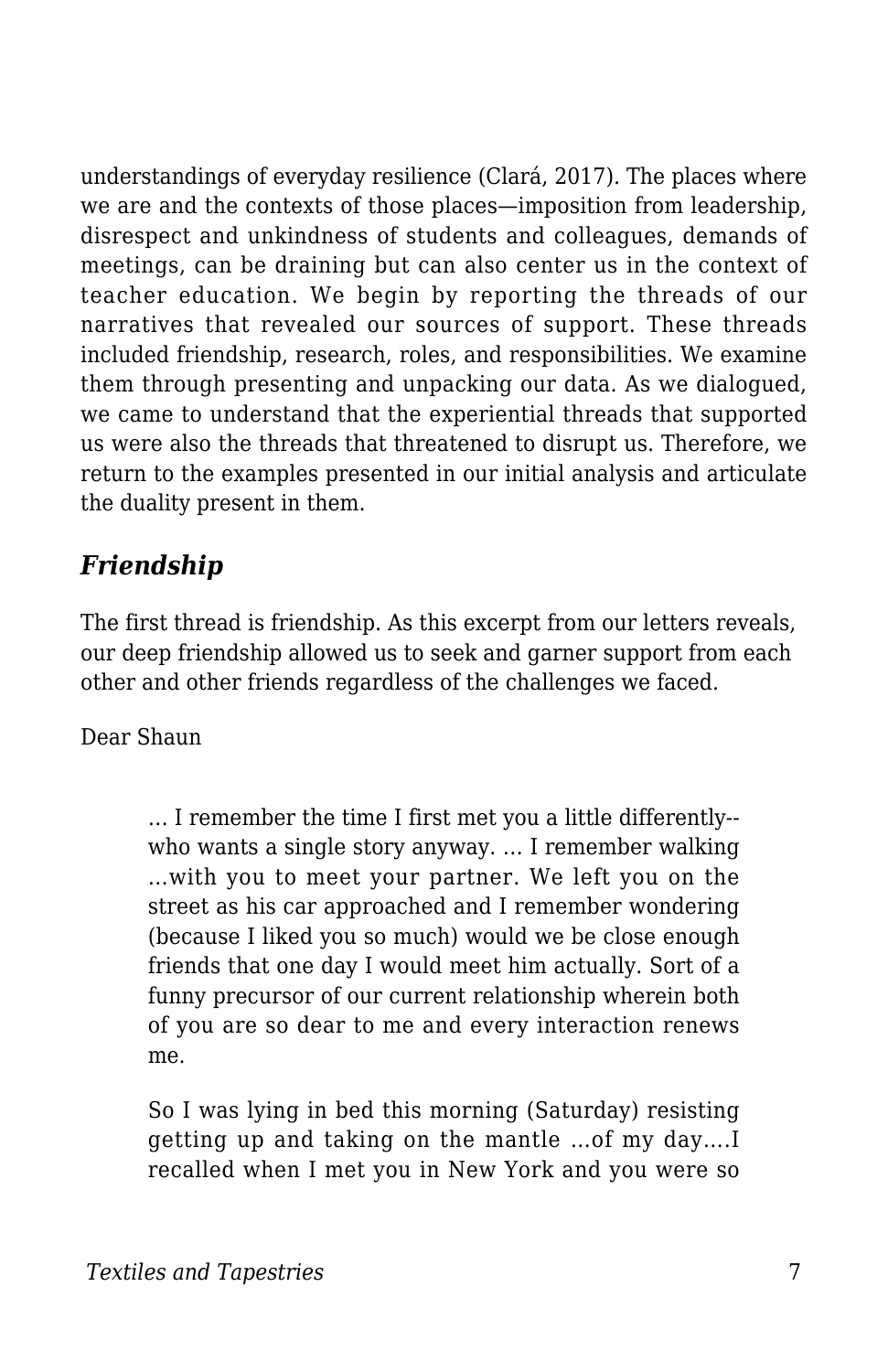distressed, my heart was torn. I was appalled that anyone would cause you so much distress….We needed to talk but mostly just to be with each other. I was loathe to let you return to your place...So often in my own life when I have experiences of distress like yours, those around me, …try to help me see how my action could, should, might have been different and things would then be different. I did not want you to hear that from me or feel it since I felt the opposite that what you were experiencing was real, your conceptualization of reality was accurate, and that you had acted in faith, diligence, and kindness.… On Saturday, I feel my role as a teacher educator more clearly than during the week all of the many obligations that press--I feel profoundly the conflicting obligations. Love, Stefinee. (11.10.2018)

This field note shows the ways friendship, over time, supports us. In it, Stefinee highlights the beginning of our friendship, the commitment to the friendship and caring for each other that was evident in that friendship and a subsequent tension in the life of Shaun regarding a work transition. What is essential in this field note is the reference to friendship. Over the year of conducting this research, we reaffirmed our friendship and realized it is foundational in sustaining someone. Importantly as well, is the ability to discuss all aspects of our work in teacher education with each other. Both of us are long term teacher educators and Shaun wrote,

…I would claim that the support of a friend and colleague, who knows the system, is huge. …This last week I felt totally behind a rock and a hard place with the dean and surprisingly the department. I was able to be blunt with some people... So can we say that facing problems is a way of remaining resilient? I also try to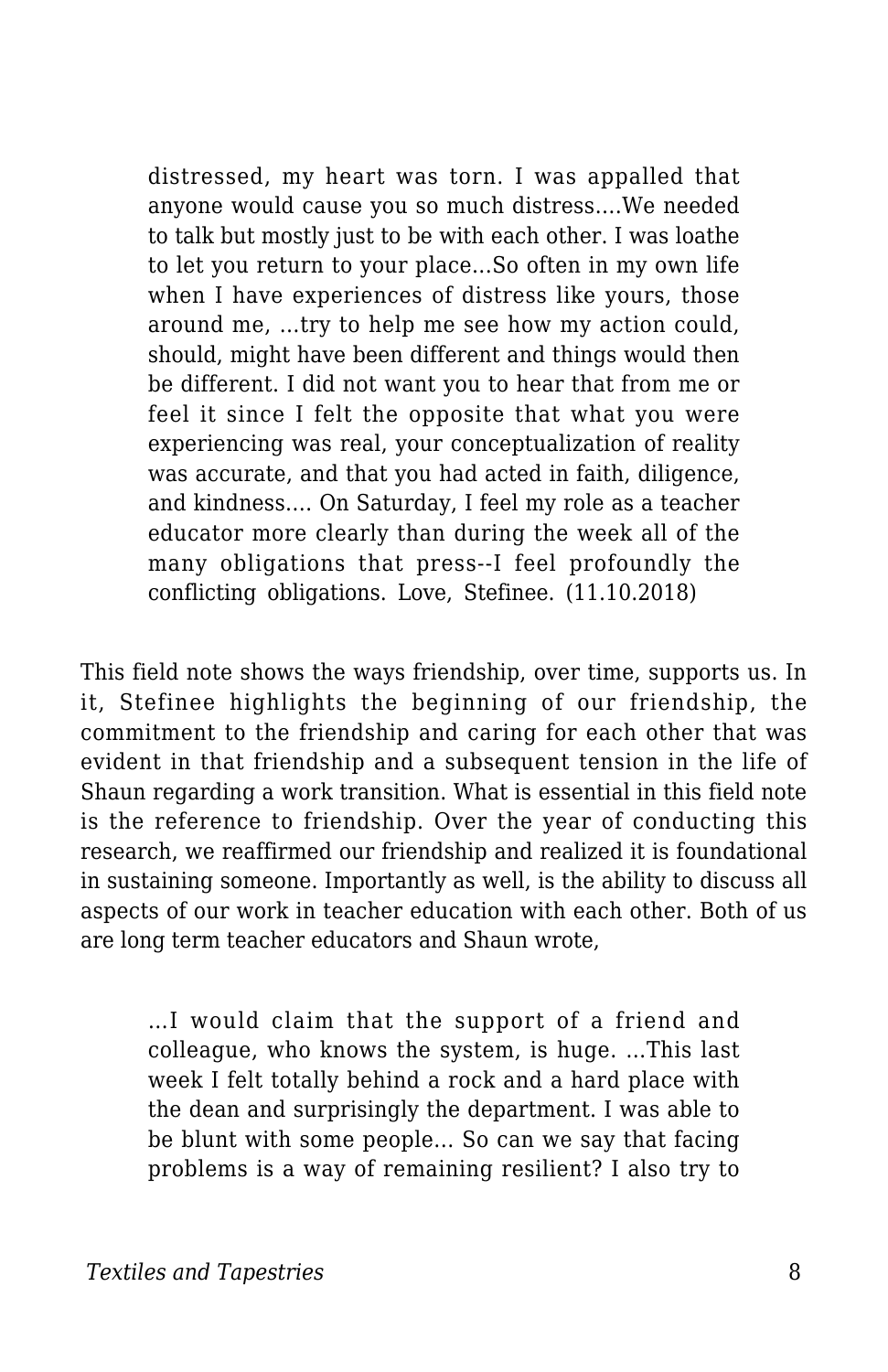breathe, to focus on my breath. They call this mindfulness but in some ways I think it could be called body-ness because I need to be reminded to stay in my body and not give into my monkey mind. So I breathe and stay aware of my body and safety at the moment….One of my major anxieties is this job as department chair. The anxiety resides in my not knowing how to do the job. I will admit it does get better, so for someone like me it is about knowledge… (12.30.2018)

Shaun argues first the helpfulness of a friend and then he provides an authentic assessment of his ongoing experience in facing the challenges of leadership, because of the deep friendship he reveals himself and the depth of his experiences and understanding.

#### *Research*

We are committed scholars and enjoy scholarship both as we engage in research and as we are able to share the things we learn from research with others. An aspect of the strong professional friendships we have is the opportunity to discuss our learning about educating teachers. Shaun recounted a presentation he made at another university (as opposed to the one in which he works),

It was a great talk [on Indigenization] and I truly loved being in the company of people who saw our work as valuable and important. I did have something to say…but I was able to talk about Indigenizing as something that involved people and was not just a concept…that we Indigenize by making a space for Indigenous people. People nodded in the audience. I went around and shook as many hands as I could before the talk. It all went well. I'm glad I went. (11.30.2018)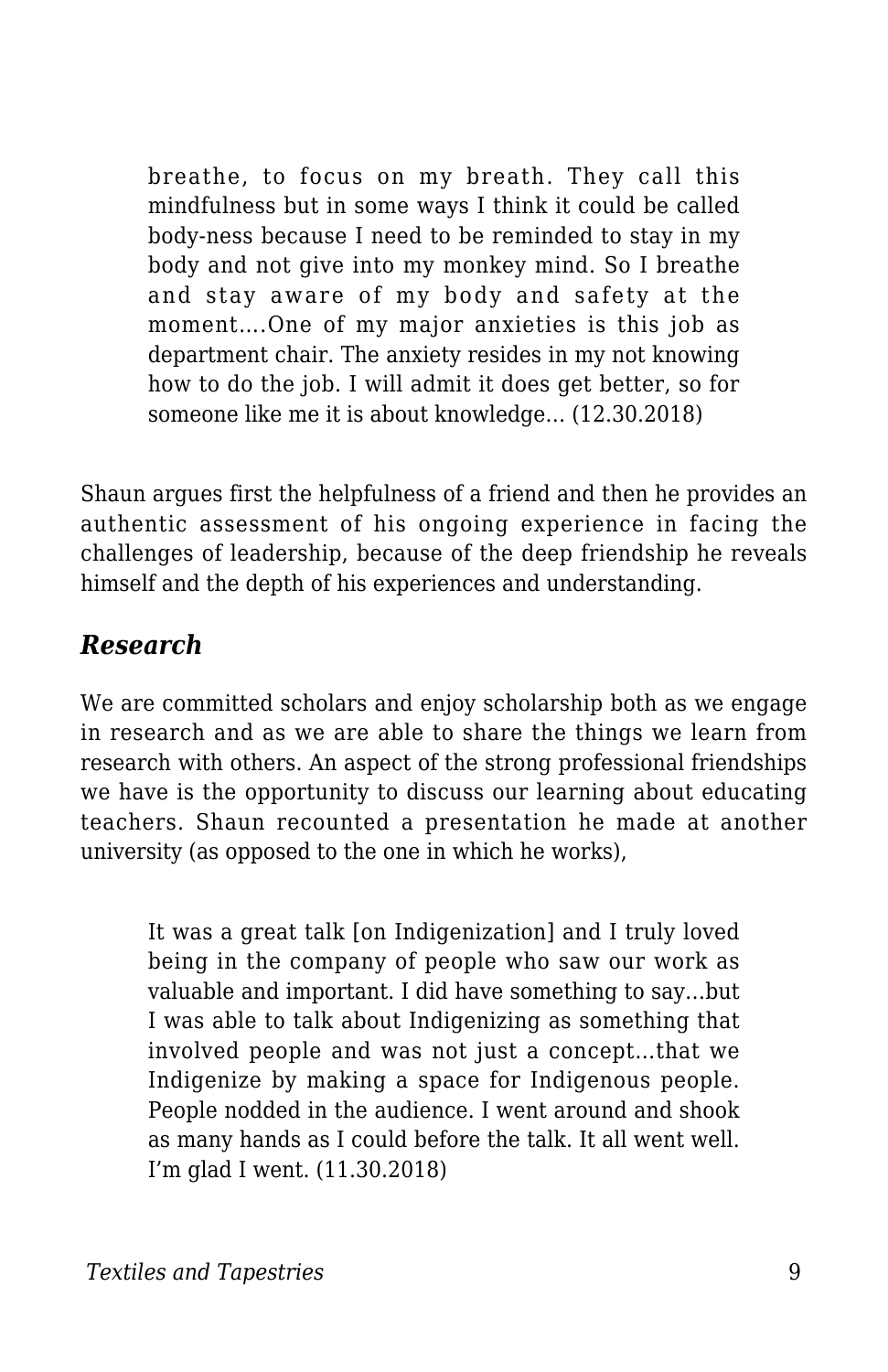In this account, Shaun shares how his presentation to this group of people was sustaining because it was valued and he felt that what he said informed those present. This account resonated with Stefinee who recognized that she often felt sustained in similar ways when she saw others impacted by the things she communicated. In our responses to each other, both of us came to realize that our work as researchers and scholars was sustaining. We like to do research. We value the methodologies we use in our work. When we can engage with others and share what we know through publication or presentation it sustains us.

#### *Roles*

We realized that when we are able to enact our many roles as teacher educators in ways we desire that we are sustained. We feel renewed when we enact these roles with fidelity and can meet our responsibilities. In the earlier quotes here, the thread of enacting our roles with authenticity in ways we prefer is evident. It is obvious when Stefinee spoke of lying in bed on a Saturday and reviewing her week and letting joy in her work overtake feelings she might have of being less than successful. It is there in Shaun's description of his presentation and the response to it. Further, Stefinee wrote:

[This week] I realized how much academic work … sustains me. Yesterday I did two reviews and I felt so invigorated. As I read and responded to the work. Figuring out ways to be supportive and critical at the same time….Doing this brings me calm and great satisfaction. This was a new understanding--not a shock because I have known it for a long time, but a reminding that I really love academic work. (11.04.2018)

Stefinee reveals the ways in which her scholarly role sustains her.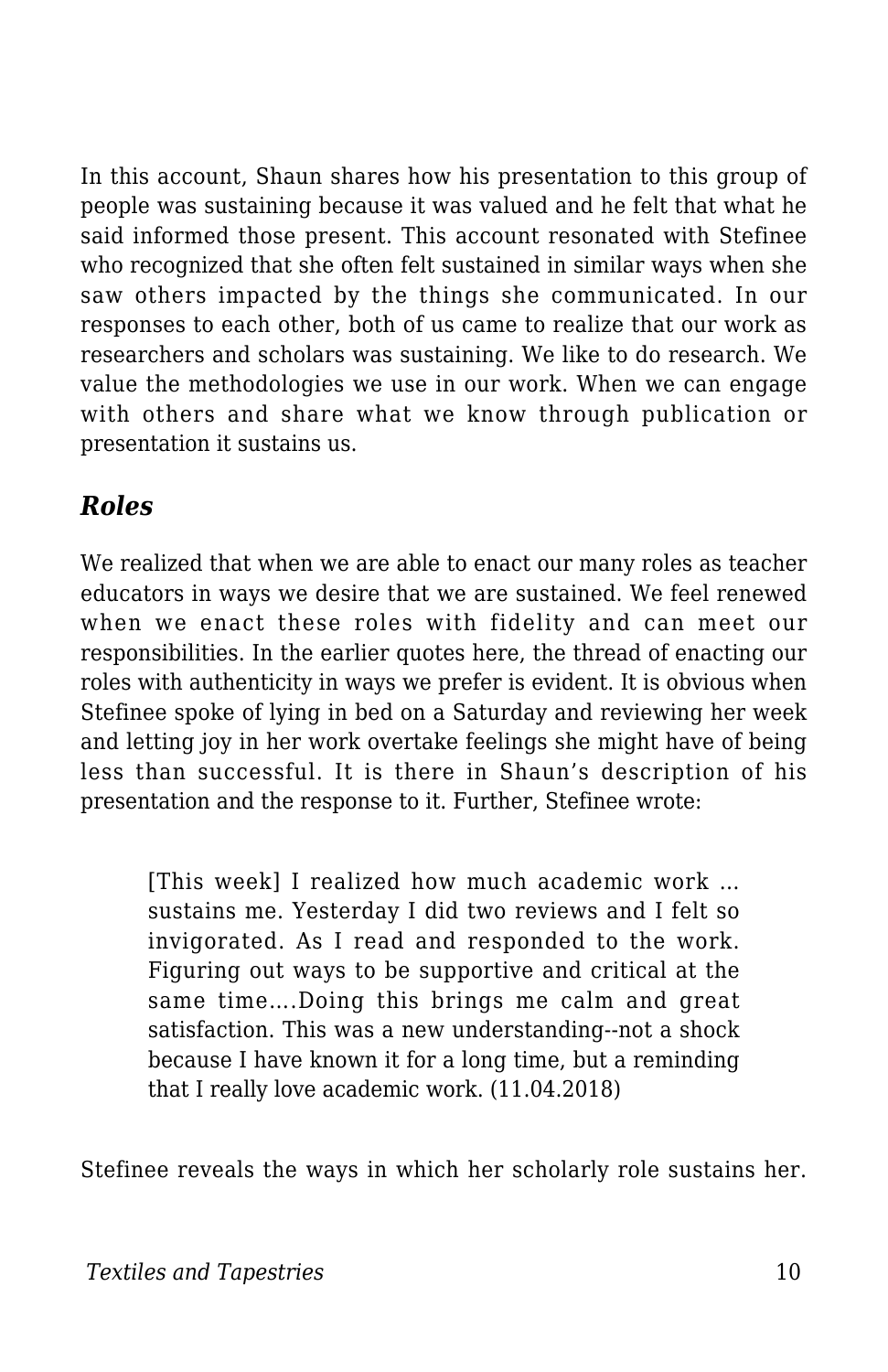Even when it is demanding, engaging wholeheartedly in the roles we enact as teacher educators and as we develop new knowledge this brings calm and satisfaction.

#### *The Dual Nature of the Threads*

As we began articulating our threads and selecting evidence that informed and expanded them, we noticed a curious thing. The threads of experience that sustained us were also the threads that had the greatest power to disrupt us. We found that relationships, when filled with venom and unkindness, undercut our hope, but as we meet obligations to students and others, these relationships provide resilience. The same is evident in our various roles and the research we conduct. While these aspects of our work might challenge us, they also restore us. We may wonder if we are doing robust and significant research, but this is offset by doing the actual research. We can experience our responsibility and commitments as beleaguering and destroying or the converse. In exploring the dual nature of what sustains and disheartens us we rename the threads: Friendships become relationships. Research becomes teacher educator knowledge. Roles become responsibilities.

#### *From Friendship to Relationship*

Notice that when Stefinee wrote to Shaun about her Saturday reflections in the first section of findings she articulated the ways in which the source of Shaun's challenge was the disruptive, mean spirited, and unkind reactions of those with whom he was in relationship. We recognized that just as colleagues, leaders, and family can support us and increase our ability to meet obligations; they can also be the very reason we seek sources of sustenance.

#### *From Research to Teacher Educator Knowledge*

We recognized that we loved understanding, producing, and sharing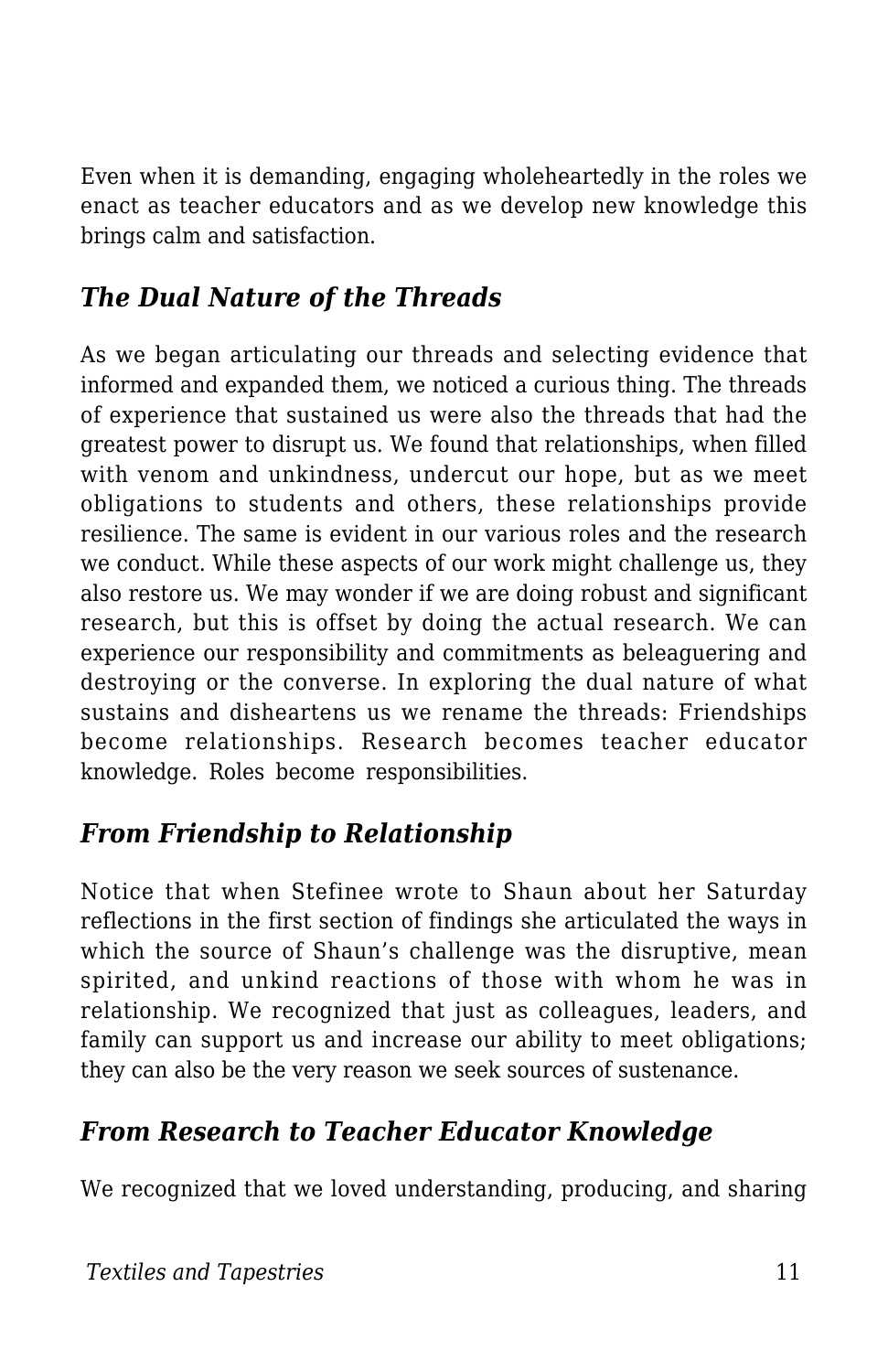scholarship. Shaun's account of his presentation on Indigenization and research findings with an opportunity to present his obligation and commitment provides evidence of this. Yet in Stefinee's explanation of her renewed understanding of the importance of research and scholarship, we note a deeper understanding of what is sustaining. What these quotes reveal is what we, as teacher educators value and are sustained by, and we are able to utilize research and scholarship to develop our knowledge of teaching, learning and teacher education and share it with others. When our knowledge is dismissed or discounted, we feel under attack or disrespected.

#### *From Roles to Responsibilities*

What became evident in our exemplars and explanations of them is that while we value and are sustained by our many roles as teacher educators, we are most sustained when we can enact these roles in responsible ways. Shaun indicated that what was valuable for him in his presentation to others was his awareness that those others valued what he had to say and like him sought to enact their roles with responsibility. This thread of being able to act responsibly and with true fidelity in our roles brought deep satisfaction, supported us in problem-solving and sustained us as teacher educators.

#### *Conclusion: Final Thoughts*

As we were completing this paper, we were struck by a deepened understanding that our desire to be sustained as teacher educators came from our obligation to being teacher educators. We recognized that more than resilience we sought to endure. Through understanding what sustained us such as work, relationships, practices of teacher education, and seeking more of these experiences is the sustaining threads in our lives, and therefore we would be more likely to meet our obligations and endure as teacher educators. Stefinee's letter to Shaun uncovers how we seek to enact the things that sustain us, value the things that bring strength, and embrace the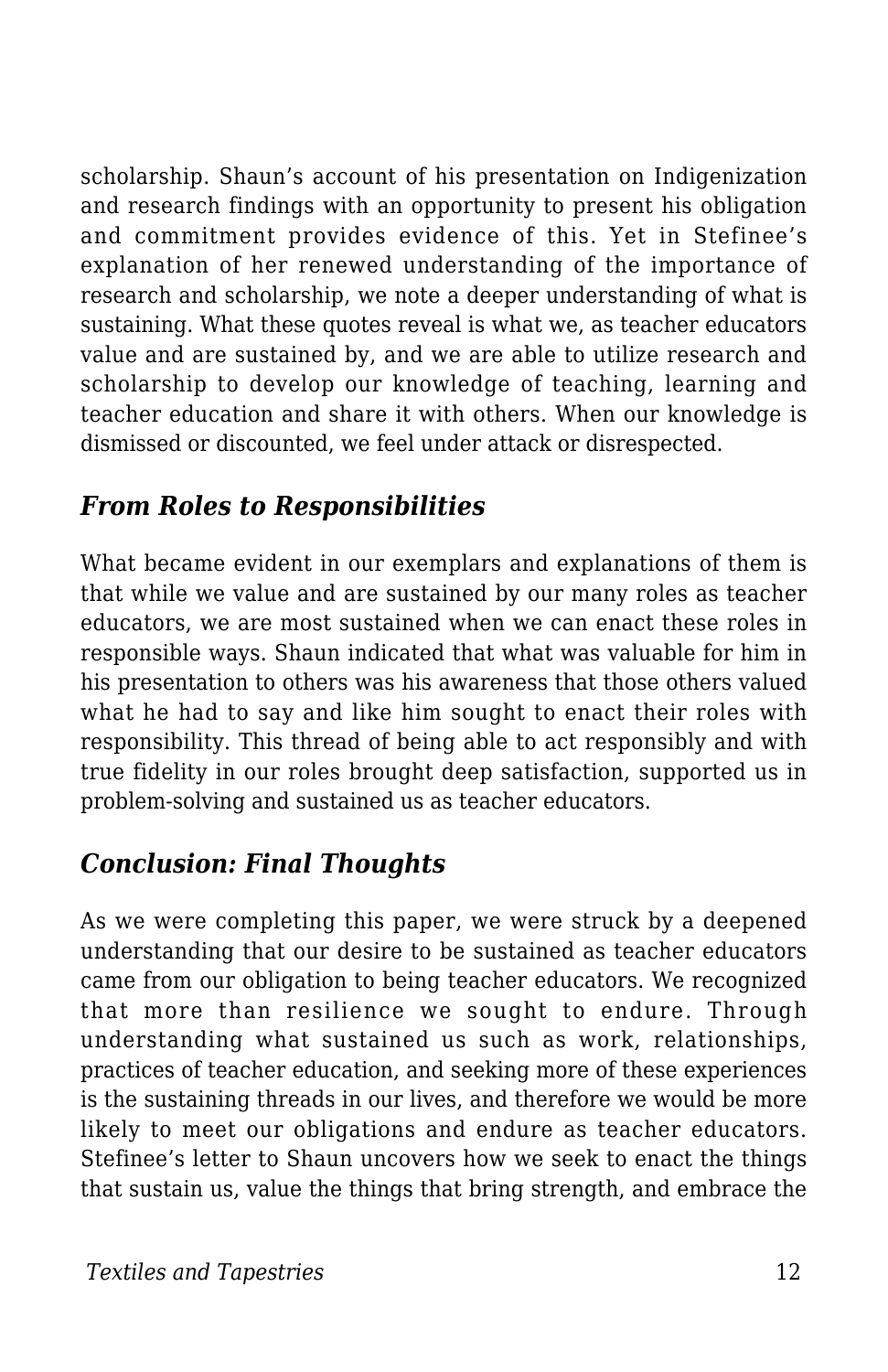threads we uncovered here in order to endure.

Dear Shaun,

This is me writing in response to you. I have spent so many years here and I have friends and I mostly I like what I do, but I have lots of unfulfilled wishes and dreams. I have often, across the years, felt so alone and isolated here. I have always been clear that my colleagues are not here but elsewhere. This morning I intentionally listened to … Larry Echohawk on forgiveness. I was reminded that even when we are in spaces where we must repeatedly forgive the same person for the same actions, forgiveness washes us clean and brings peace. Our hearts are tender and we both probably should have been farmers and lived in rural communities--but even then just our luck the farmer next door would take his/her frustrations out on us.

We are blessed to have each other--someone who sees our good and just loves us. Getting to work with students, getting to be creative, getting to develop new understanding, getting to try to make our spaces safer for others even if it can't usually be that way for us, gratitude for the good parts and the opportunities where we can grow and thrive. This makes me, and I hope you, whole and invites us into spaces of peace. Getting to peace to letting it go to being and becoming in sacred moments of rest--that sustains me and you are fundamental to that for me.

Stefinee

Finally, both of us find great value from the artistic and the poetic. We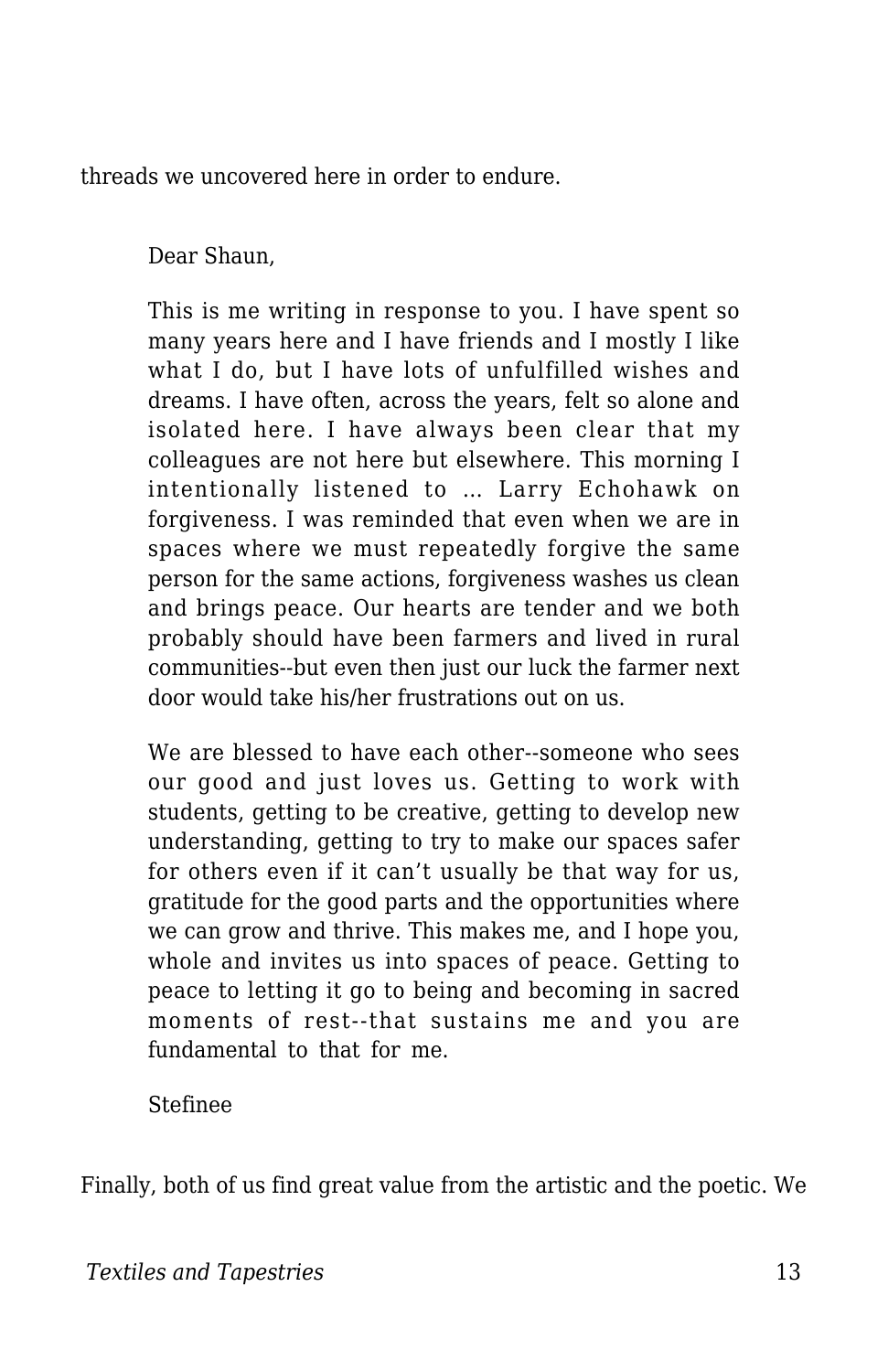now share a poem we give to our students as they leave us to become teachers. We know they will need to be resilient, they will need to identify and seek out what sustains them and that doing so will enable them to endure as teachers. So we share this poem with you.

#### **Packing for the Future: Instructions.**

Take the thickest socks. Wherever you are going You'll have to walk.

There may be water. There may be stones.

There may be high places you cannot go without

the hope socks bring you, the way they hold you

to the earth.

At least one pair must be new, must be blue as a wish hand-knit by your mother

in her sleep.

Take a leather satchel,

a velvet bag and an old tin box – a salamander painted on the lid.

This is to carry that small thing

you cannot leave. Perhaps the key you've kept though it doesn't fit any lock you know,

the photograph that keeps you sane, a ball of string to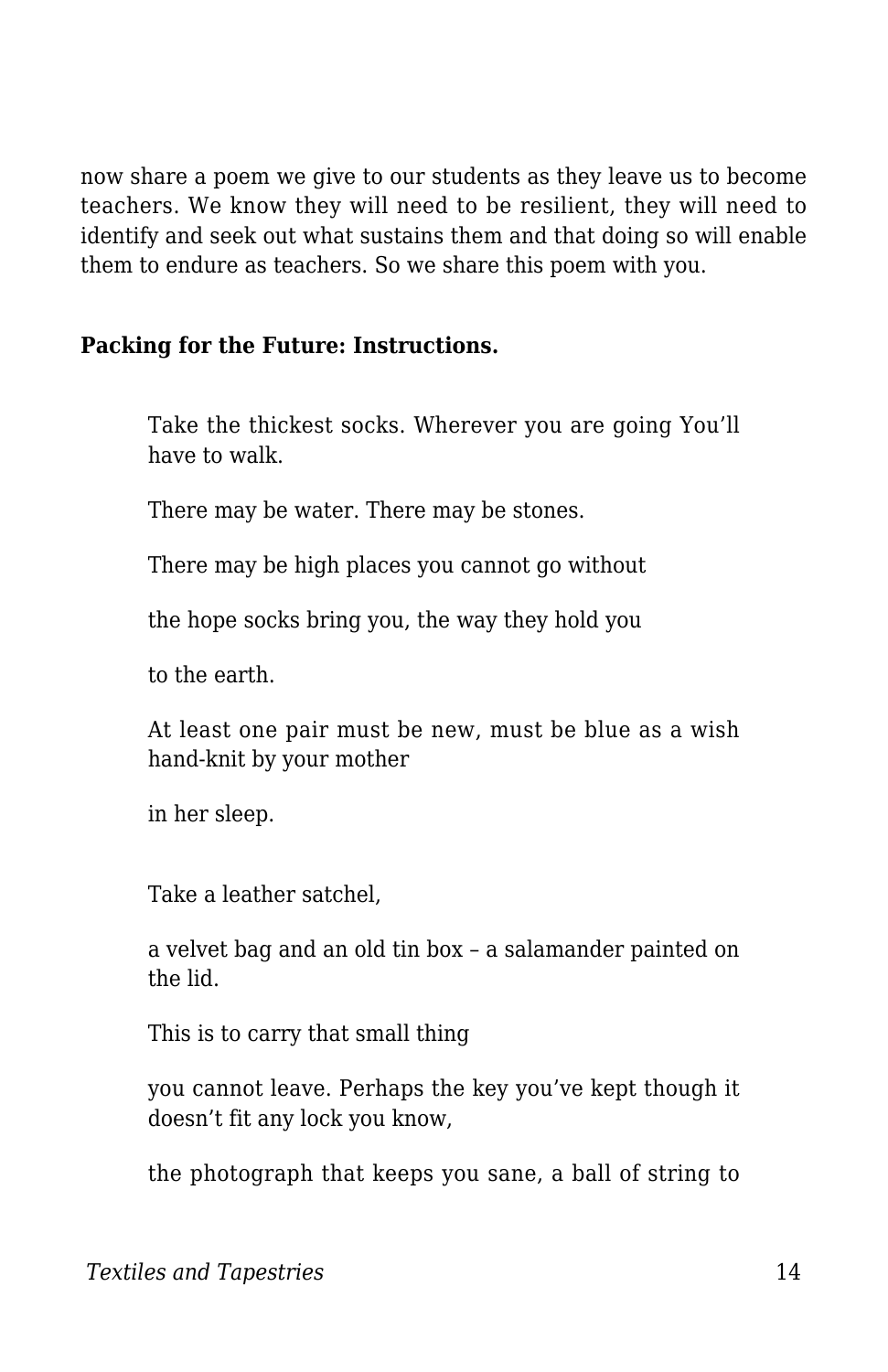lead you out though you can't walk back

into that light.

In your bag leave room for sadness, leave room for another language.

There may be doors nailed shut. There may be painted windows. There may be signs that warn

you to be gone. Take the dream you've been having since

you were a child, the one

with open fields and the wind sounding.

Mistrust no one who offers you

water from a well, a songbird's feather, something that's been mended twice.

Always travel lighter

than the heart.

(Crozier, 1999)

### **References**

Beltman, S., Mansfield, C., & Price, A. (2011). Thriving not just surviving: A review of research on teacher resilience. *Educational Research Review*, *6*(3), 185-207.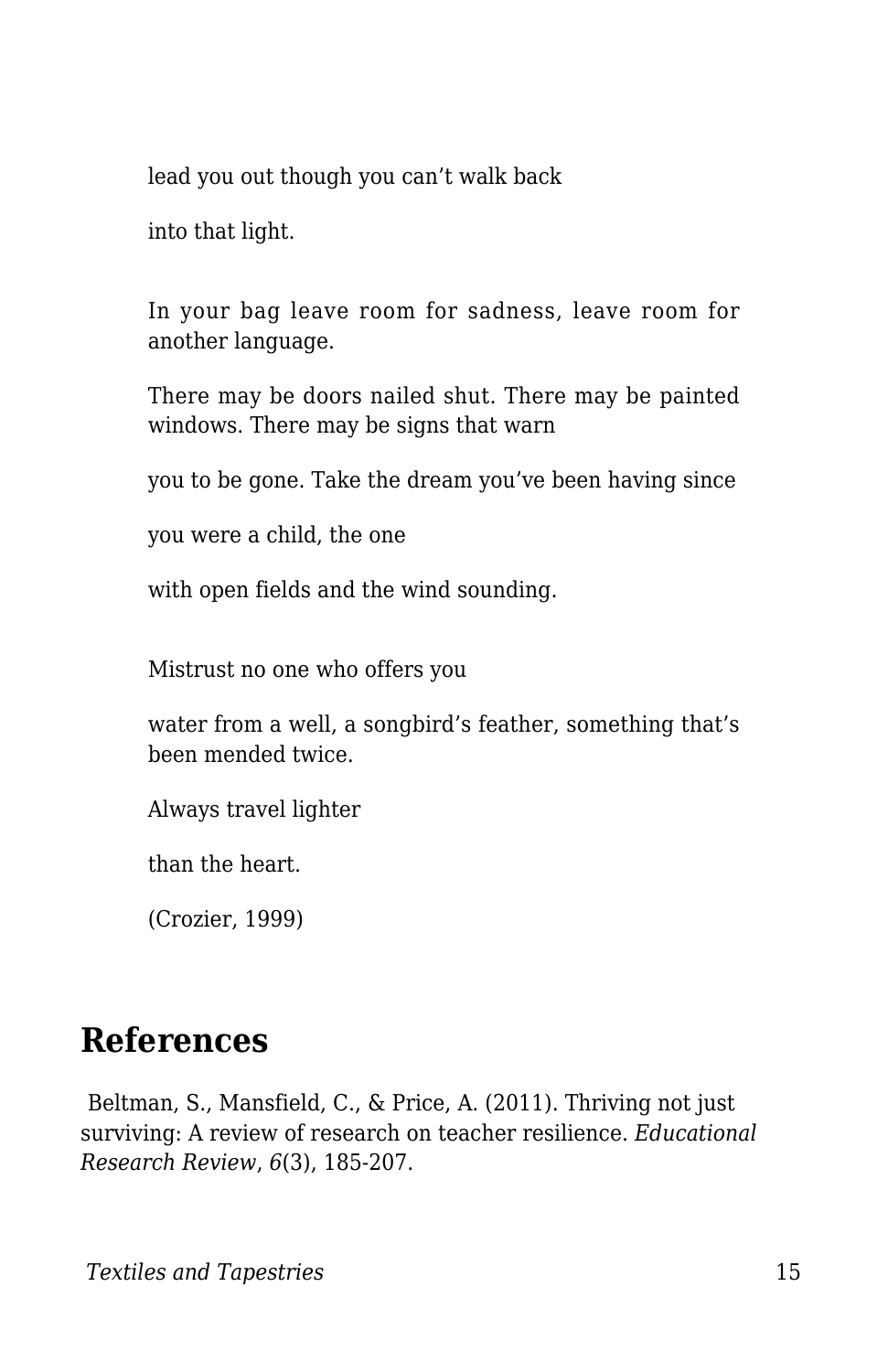Clarà, M. (2017). Teacher resilience and meaning transformation: How teachers reappraise situations of adversity. *Teaching and Teacher Education*, *63*, 82-91.

Connelly, F. M., & Clandinin, D. J. (2006). Narrative Inquiry. In J. Green, G. Camilli, & P. Elmore (Eds.), *Handbook of complementary methods in education research* (pp. 477- 487). Lawrence Erlbaum.

Crozier, L.. (1999). *What the living won't let go.* McClelland & Stewart.

Cross, S. B., Dunn, A. H., & Dotson, E. K. (2018). The intersections of selves and policies: A poetic inquiry into the hydra of teacher education. *Education Policy Analysis Archives, 26*(29). [https://edtechbooks.org/-uksA](http://dx.doi.org/10.14507/epaa.26.2813)

Davey, R. (2013). *The professional identity of teacher educators: Career on the cusp?*. Routledge.

Dewey, J. (1938). *Experience and education*. Simon and Schuster Inc.

Dowling, F., Fitzgerald, H., & Flintoff, A. (2015). Narratives from the road to social justice in PETE: Teacher educator perspectives. *Sport, Education and Society, 20*(8)*,* 1029-1047. https://doi.org/10.1080/13573322.2013.871249

Hamilton, M.L. & Pinnegar, S. (2015). *Knowing, Becoming, doing as Teacher Educators: Identity, Intimate Scholarship, Inquiry*. Emerald Publishing.

LaBoskey, V. K. (2004). The methodology of self-study and its theoretical underpinnings. In J. Loughran, M.L. Hamilton. V. LaBoskey & T. Russell (Eds.), *International handbook of self-study of teaching and teacher education practices* (Vol.2) (pp. 817-869). Springer.

Mansfield, C. F., Beltman, S., Broadley, T., & Weatherby-Fell, N.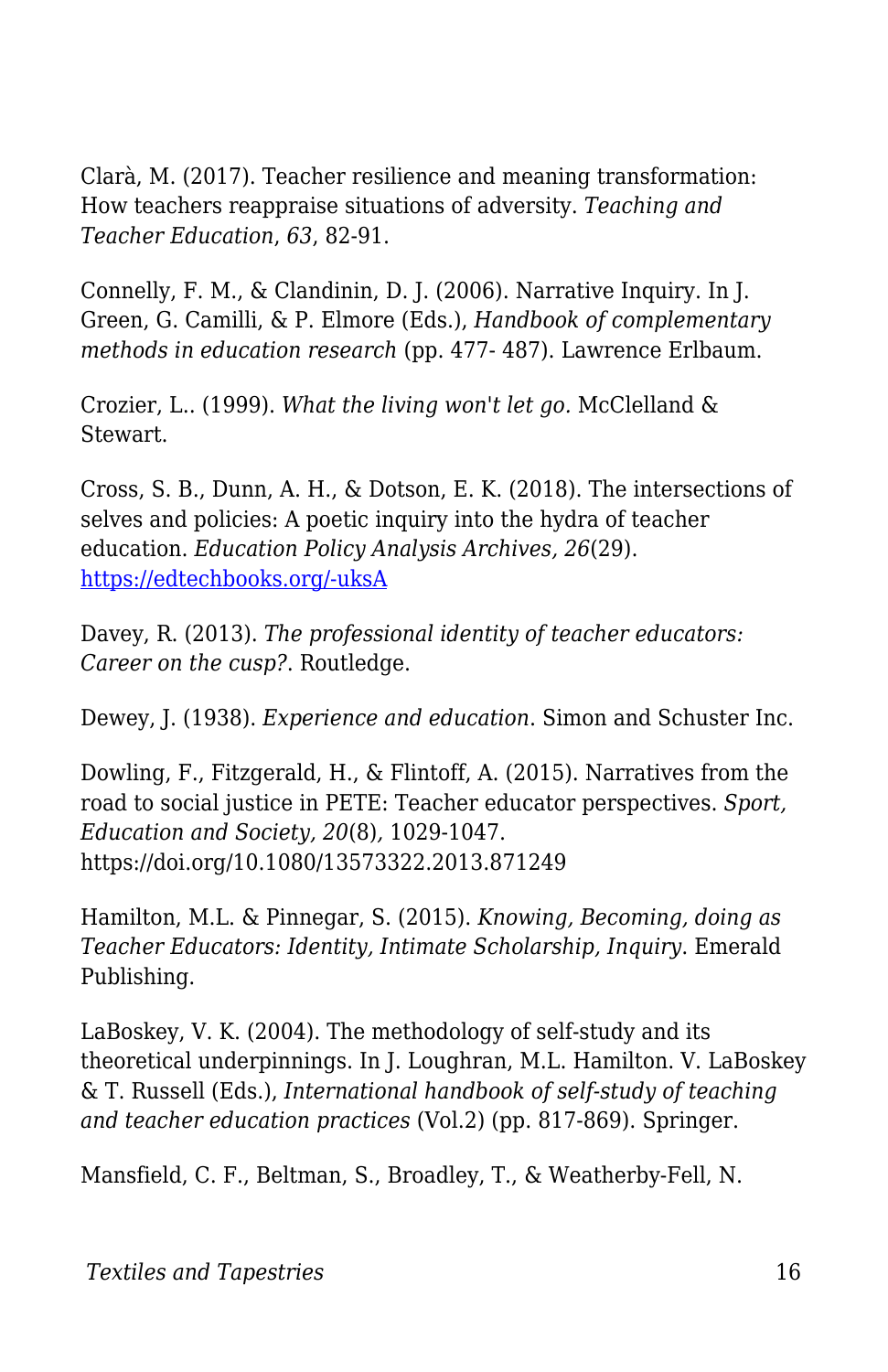(2016). Building resilience in teacher education: An evidenced informed framework. *Teaching and Teacher Education*, *54*, 77-87.

Pinnegar, S. & Hamilton, M.L. (2009). Self-study of practice as a genre of qualitative research: Theory, methodology, and Practice. Springer.

Roselle, R. (2007). Resilience Development of Preservice Teachers in Urban Schools. *Journal of Urban Learning, Teaching, and Research*, *3*, 111-126.

Torrez, C. & Haniford, L. (2018). Understanding our identities as teacher educators in an era of deprofessionalization. Paper presented to the Herstmonceux XII Castle Conference, East Sussex, England, July 15-19, 2018



Murphy, S. M. & Pinnegar, S. E. (2020). Striving to